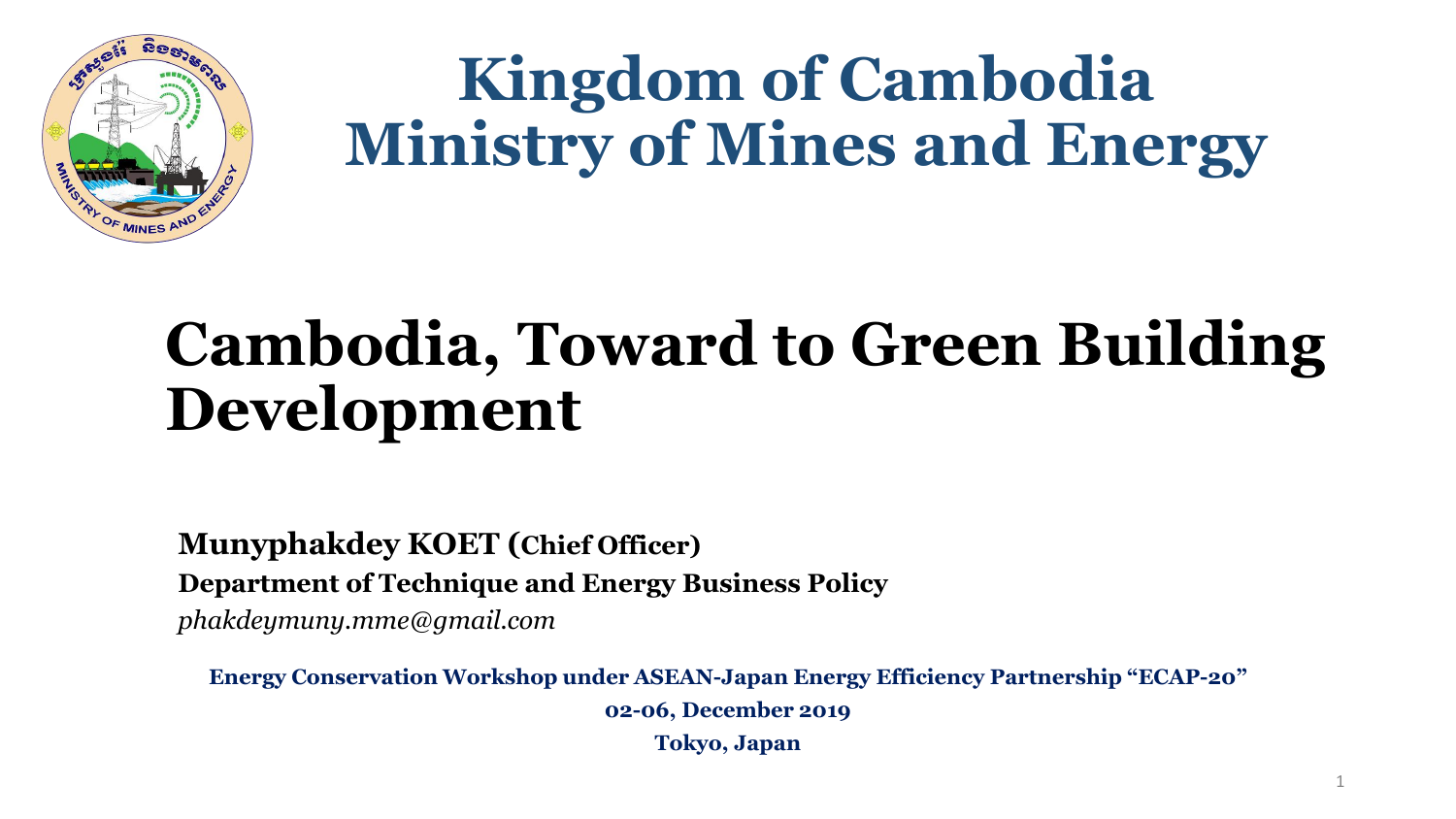## **Outline**

- Overview of Energy Efficiency Status in Cambodia
- Draft of National Energy Efficiency Policy
- National EE Policy on Building Energy Consumption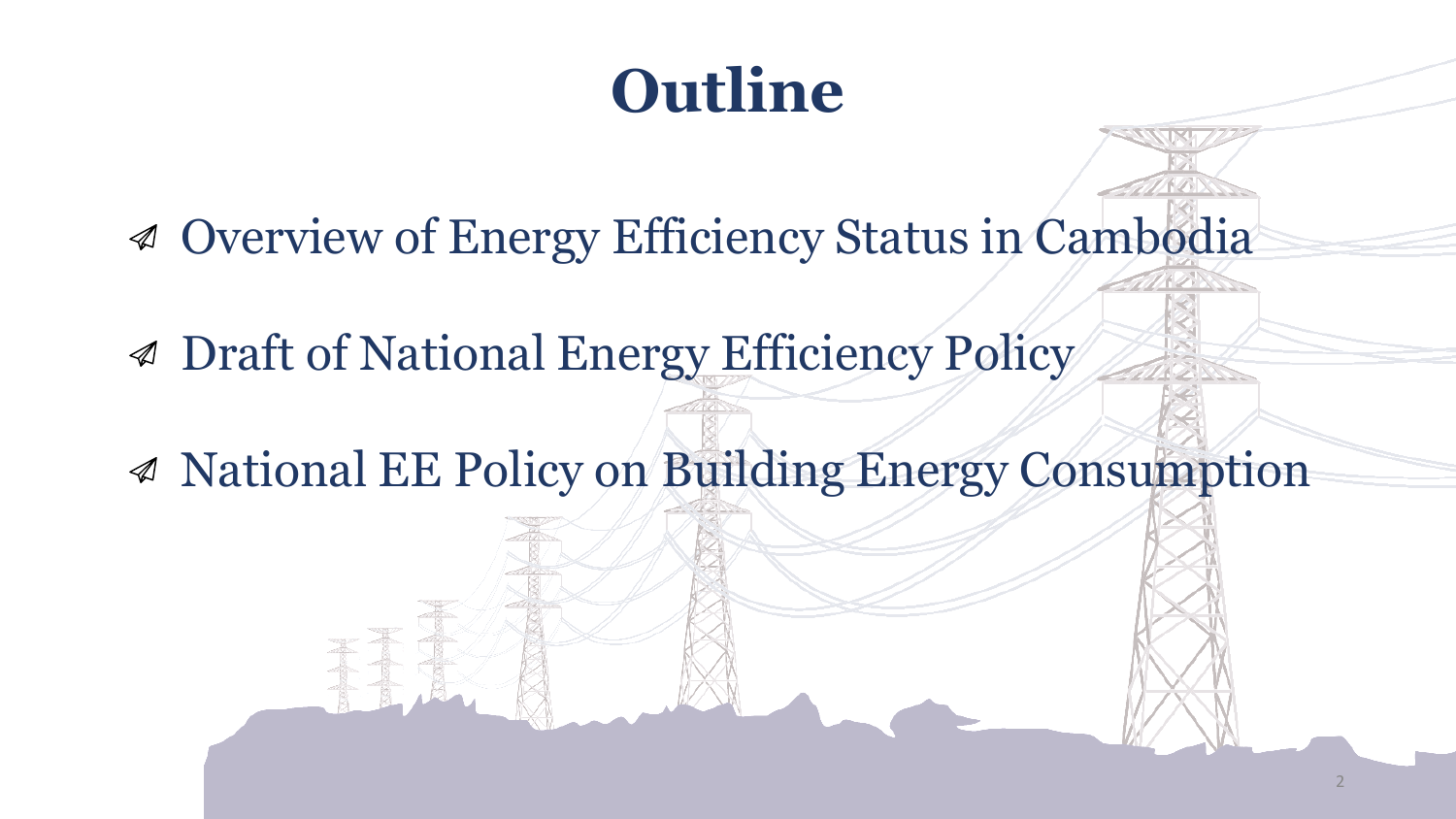#### **Energy Efficiency S & L for Home Appliances**

- **A**SEAN-**J**apan **E**nergy **E**fficiency **P**artnership Programme (AJEEP) supported by Energy Conservation Center, Japan (ECCJ)
	- Energy Efficiency Standard & Labelling for Air-Conditioners
	- Guide on **M**inimum **E**nergy **P**erformance **S**tandard Requirements (MEPs) for Air-Conditioner
- ASEAN+3 Mitigation Cooperation Programme supported by Korea Energy Agency (KEA)
	- **EV S & L for Refrigerator**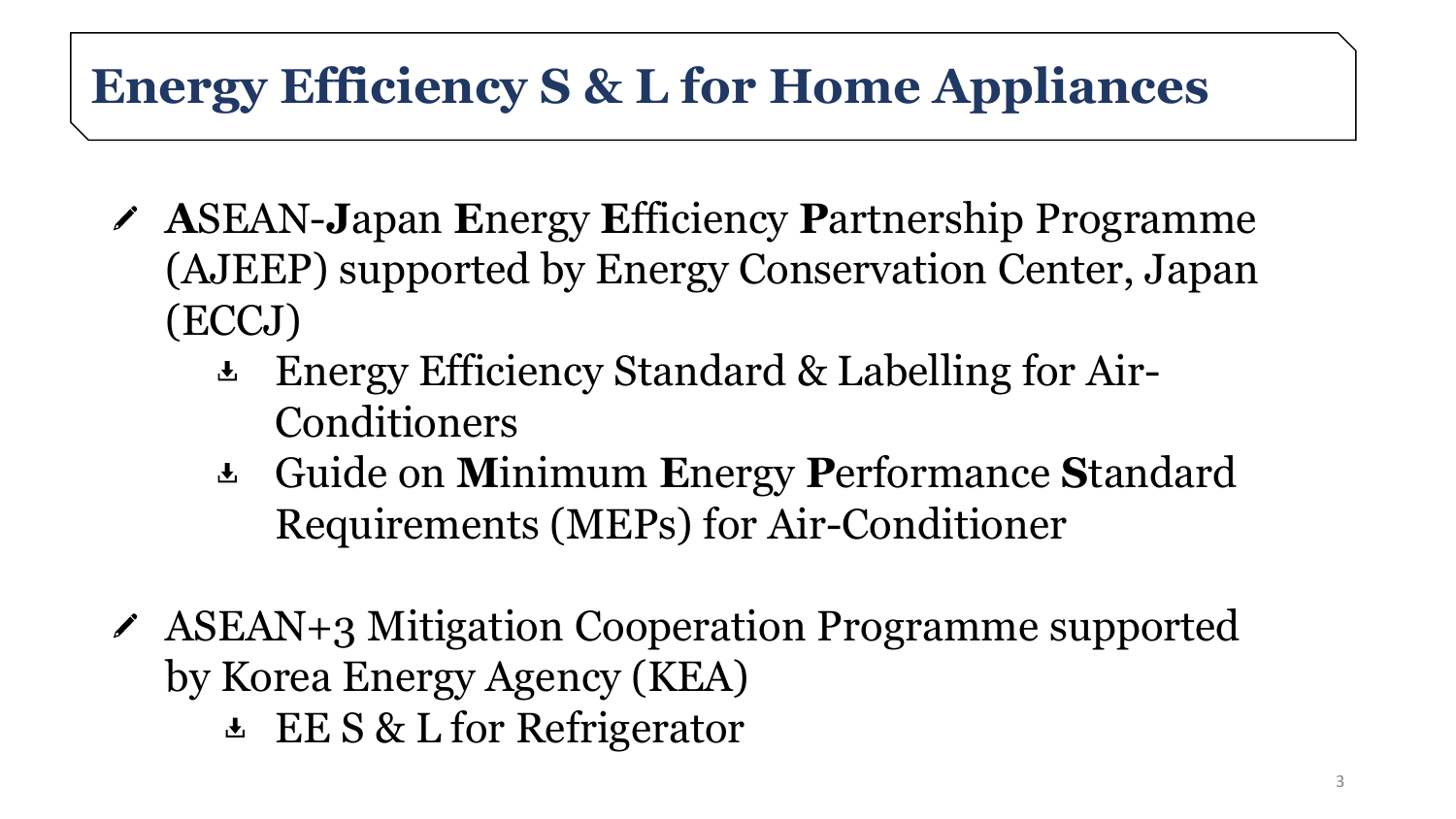#### **Energy Efficiency S & L for Home Appliances**



Draft SUB-DECREE on Energy Efficiency Standard and Labeling for Air-conditioner  $4 \times 4$ 

Energy Efficiency Label for Air-Conditioner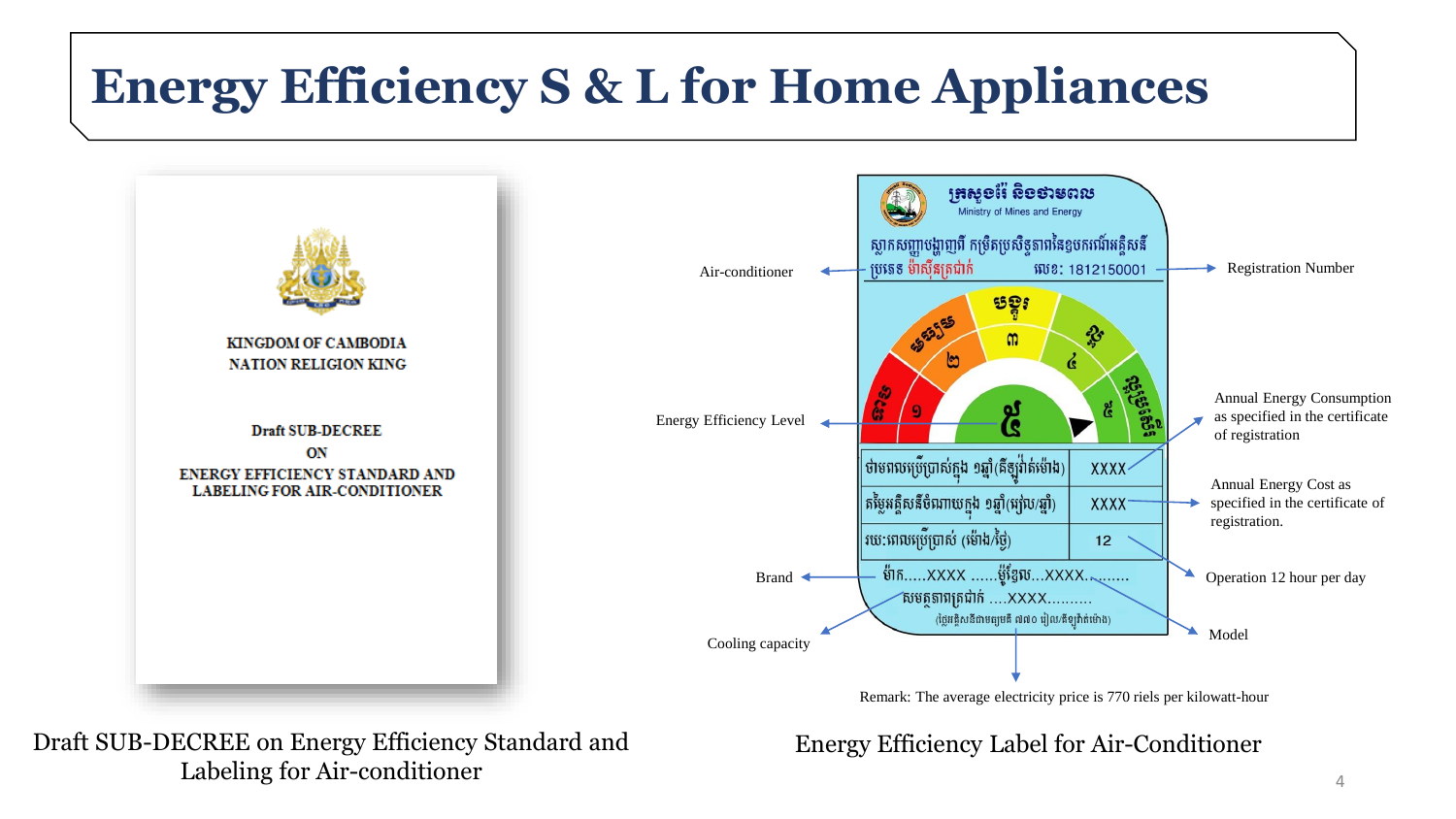#### **Cambodia National Energy Efficiency Policy**

Final Workshops and Dissemination *Draft* of the **National Energy Efficiency Policy**, dated 21st March 2018, supported by the EU Energy Initiative Partnership Dialogue Facility (**EUEI PDF**)

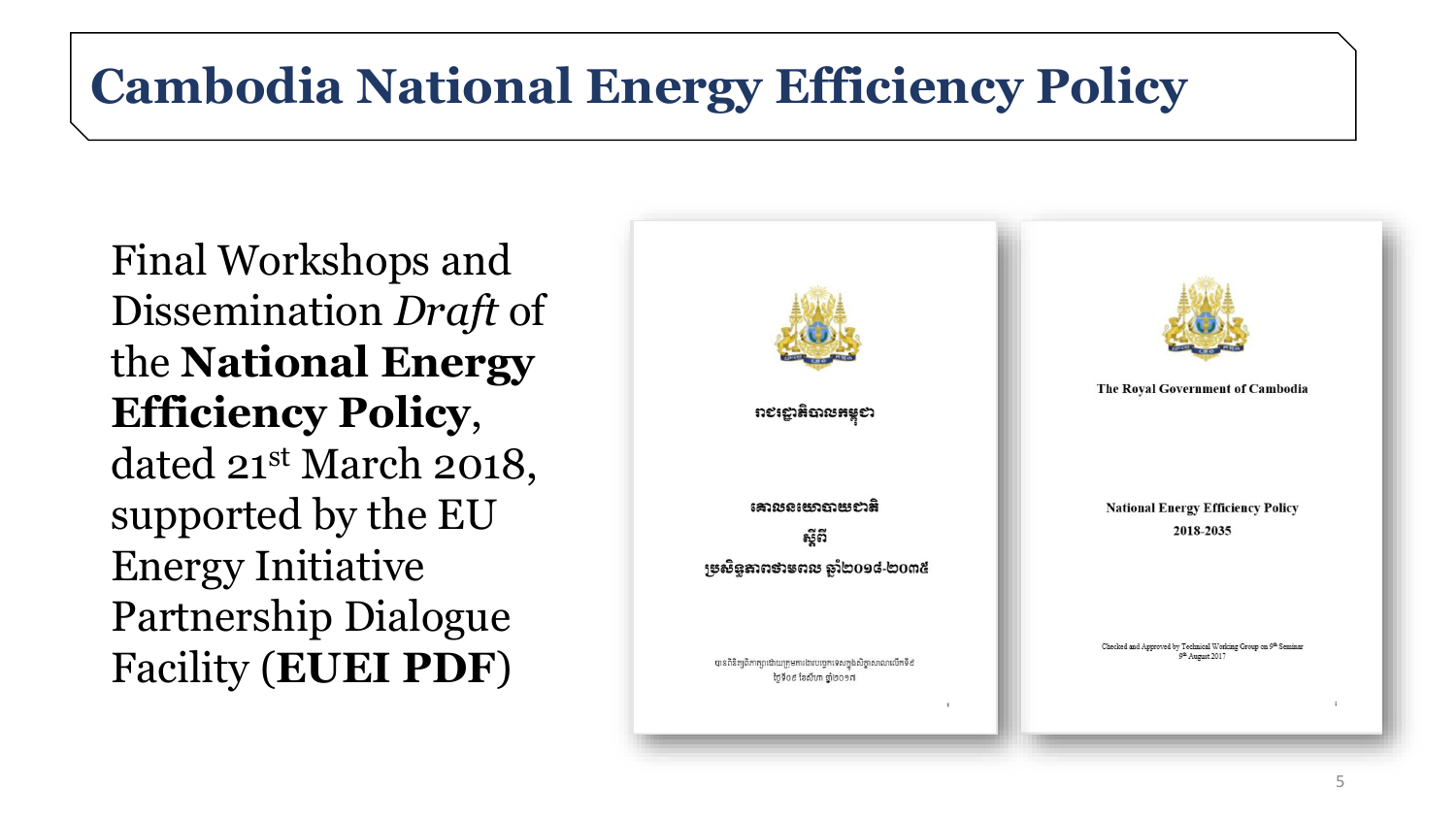### **Cambodia National Energy Efficiency Policy**

- National Energy Efficiency Policy has two main goals
	- $\circ$  Improve the management and maintenance of existing infrastructure (e.g. buildings) and industrial processes (e.g. for the use of fuel wood) for increased energy efficiency;
	- o Increase the transfer and adoption of energy efficient technology (e.g. fuel efficient vehicles and light bulbs) to reduce energy intensity.
- Energy Saving Potential (**building, industrial, & transport**) o **20%** in 2035 (BaUs)
	- Energy Consumption: **1 toe** by 2035 (BaUs)
	- Energy Intensity: **65%** in 2035 (2014)
	- CO2 Emissions: **3 million tons** in 2035, or 28.5 cumulative million tons between 2017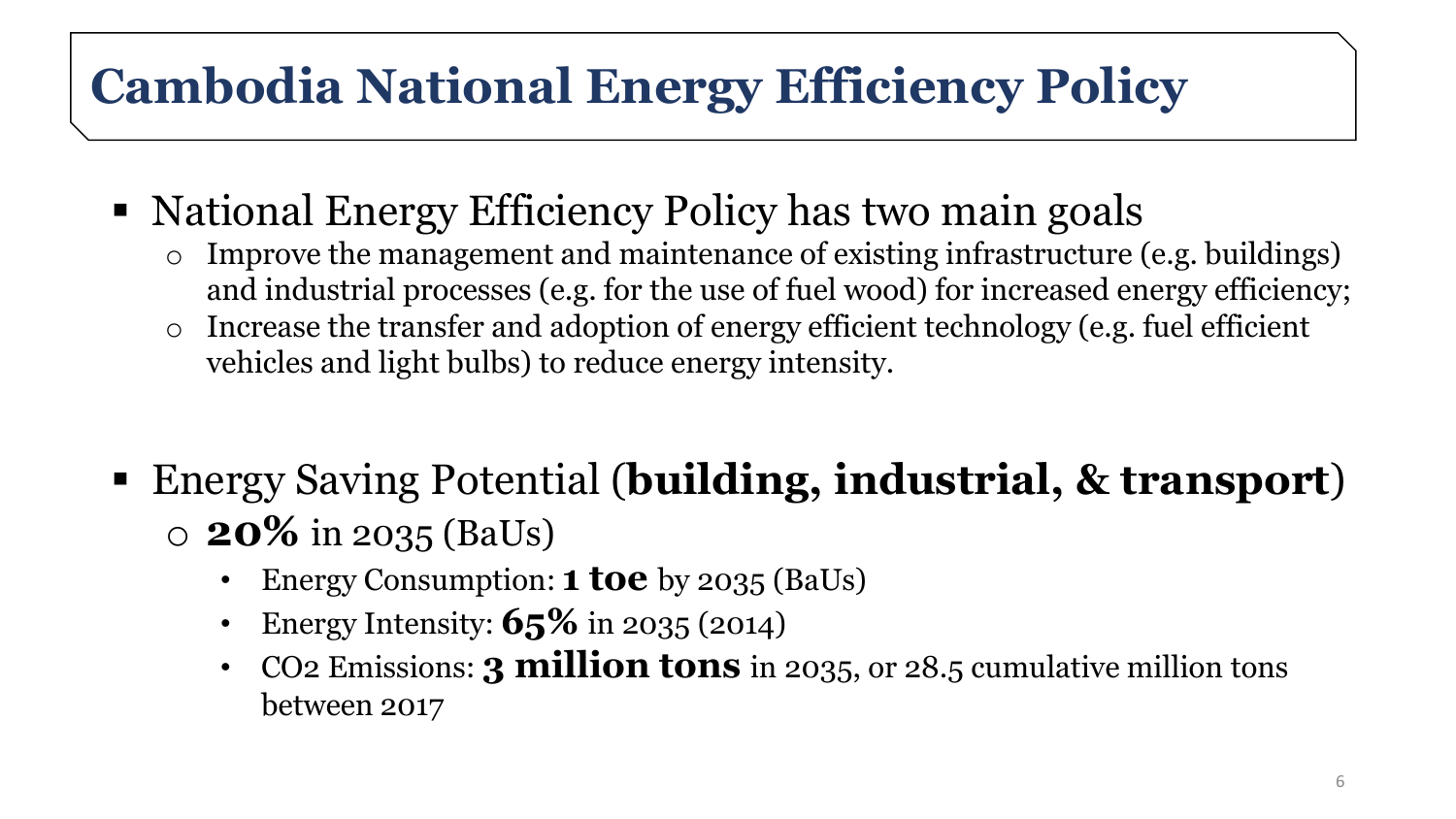## **Cambodia National Energy Efficiency Policy**

### **4 strategies** to achieve the National Energy Efficiency Policy goals:

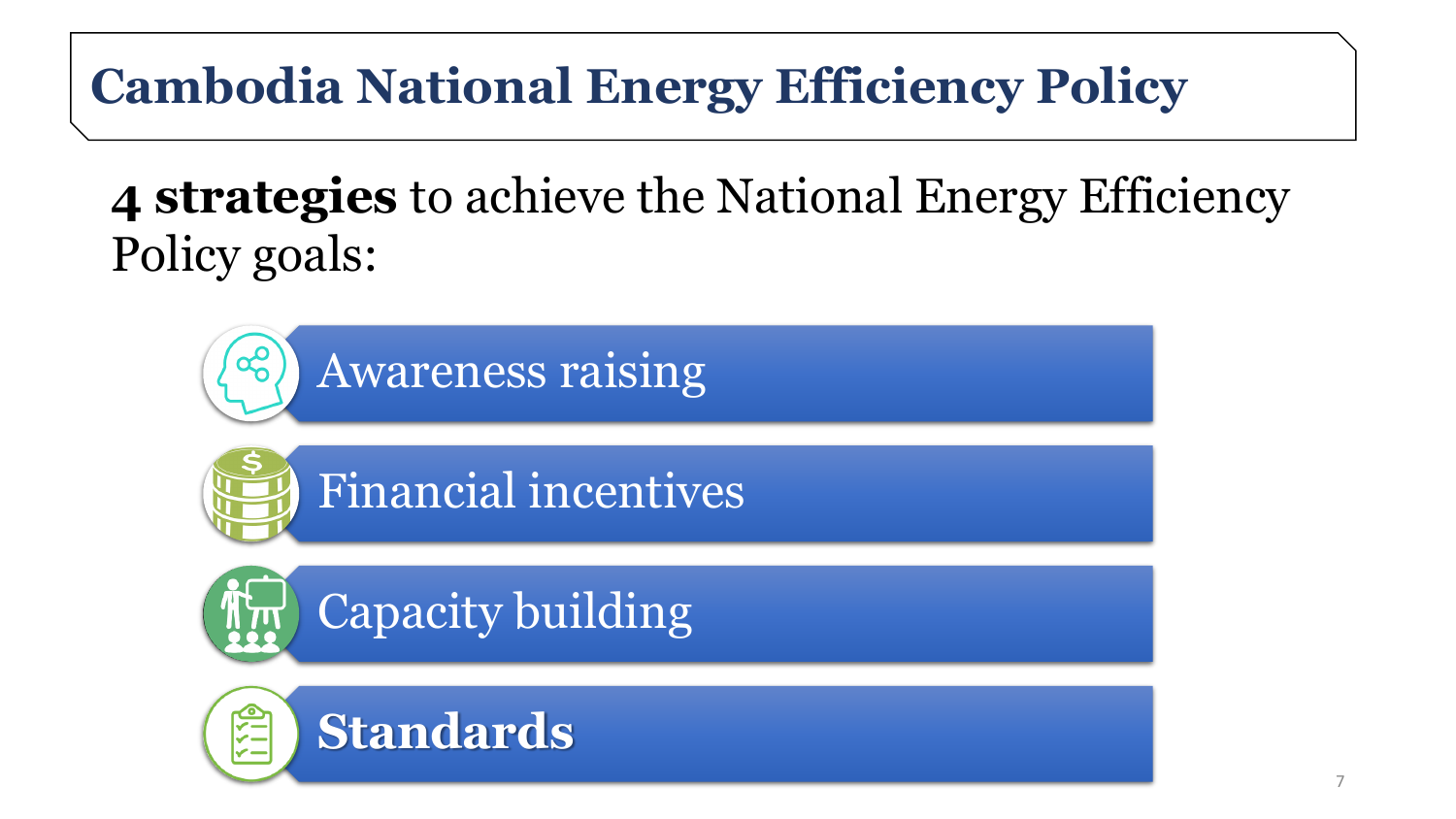#### **Building Sector**

- Standards: National Energy Efficiency **Building Code** would serve as a guide for the selection and use of appropriate design and construction methods and materials, and provide strong signals to potential buyers and renters.
- **Ministry of Mines and Energy** (MME) will lead the development of the Building Energy Code, in collaboration with Ministry of Land Management, Urban Planning and Construction (MLMUPC) and through inputs received using a multi-stakeholder approach.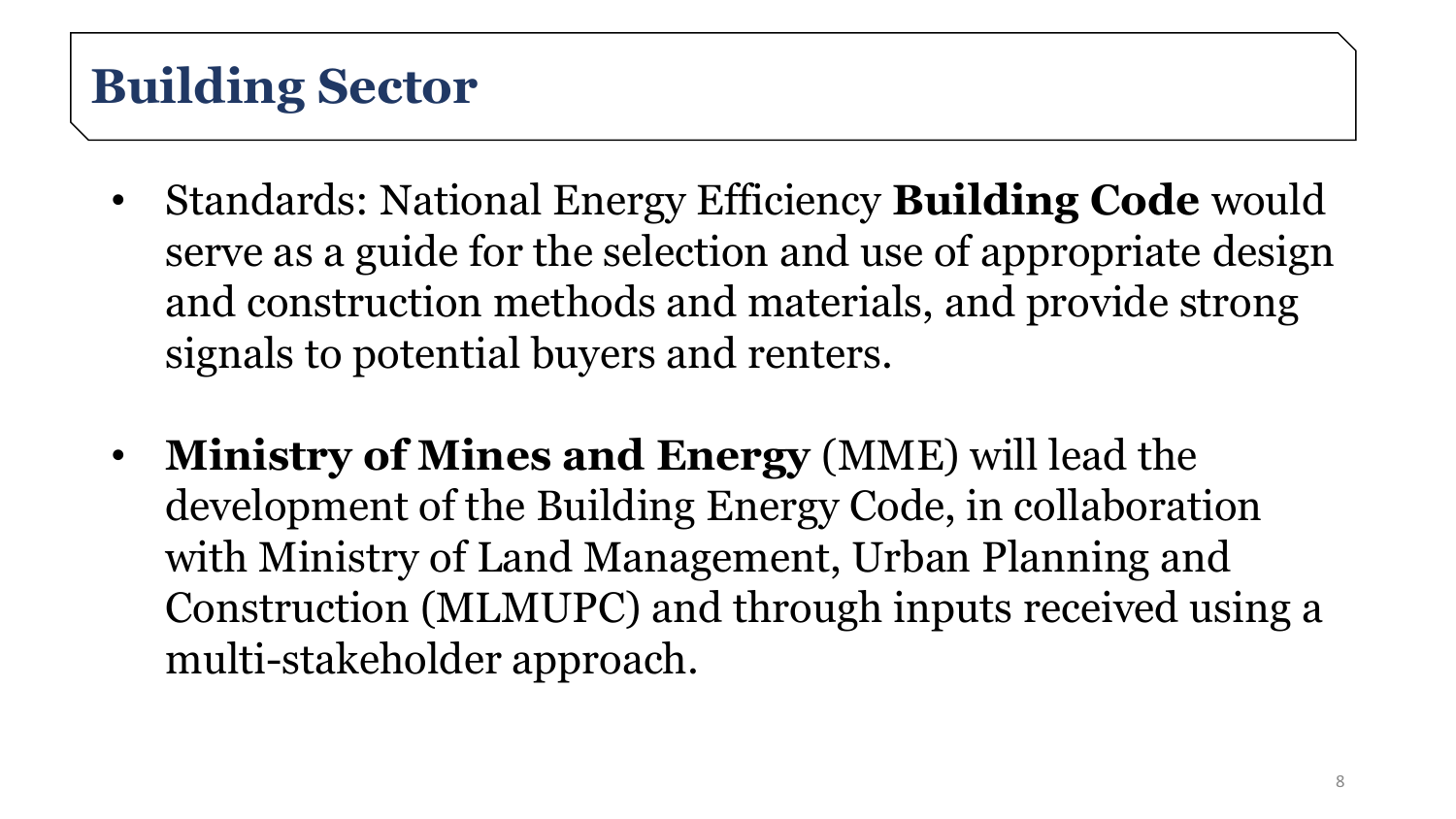**A**SEAN-**J**apan **E**nergy **E**fficiency **P**artnership Programme (AJEEP) supported by ECCJ (Japan):

- **2 qualified** Energy Manager Trainers
- Currently, **2 Energy Manager** Trainees under training program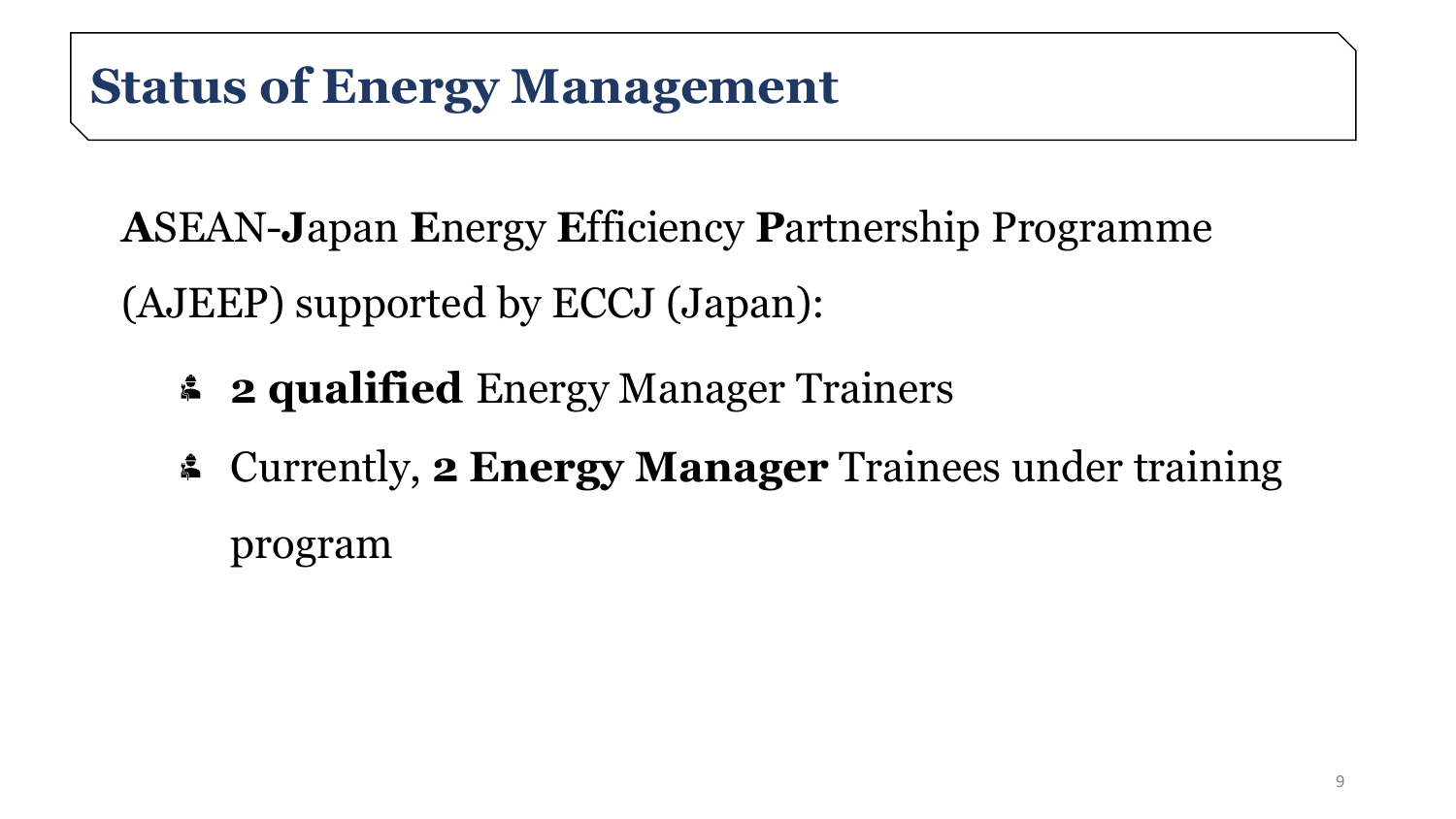- To Develop the Building Energy Code
- To establish the mechanism to promote the

energy efficiency in the Cambodia market